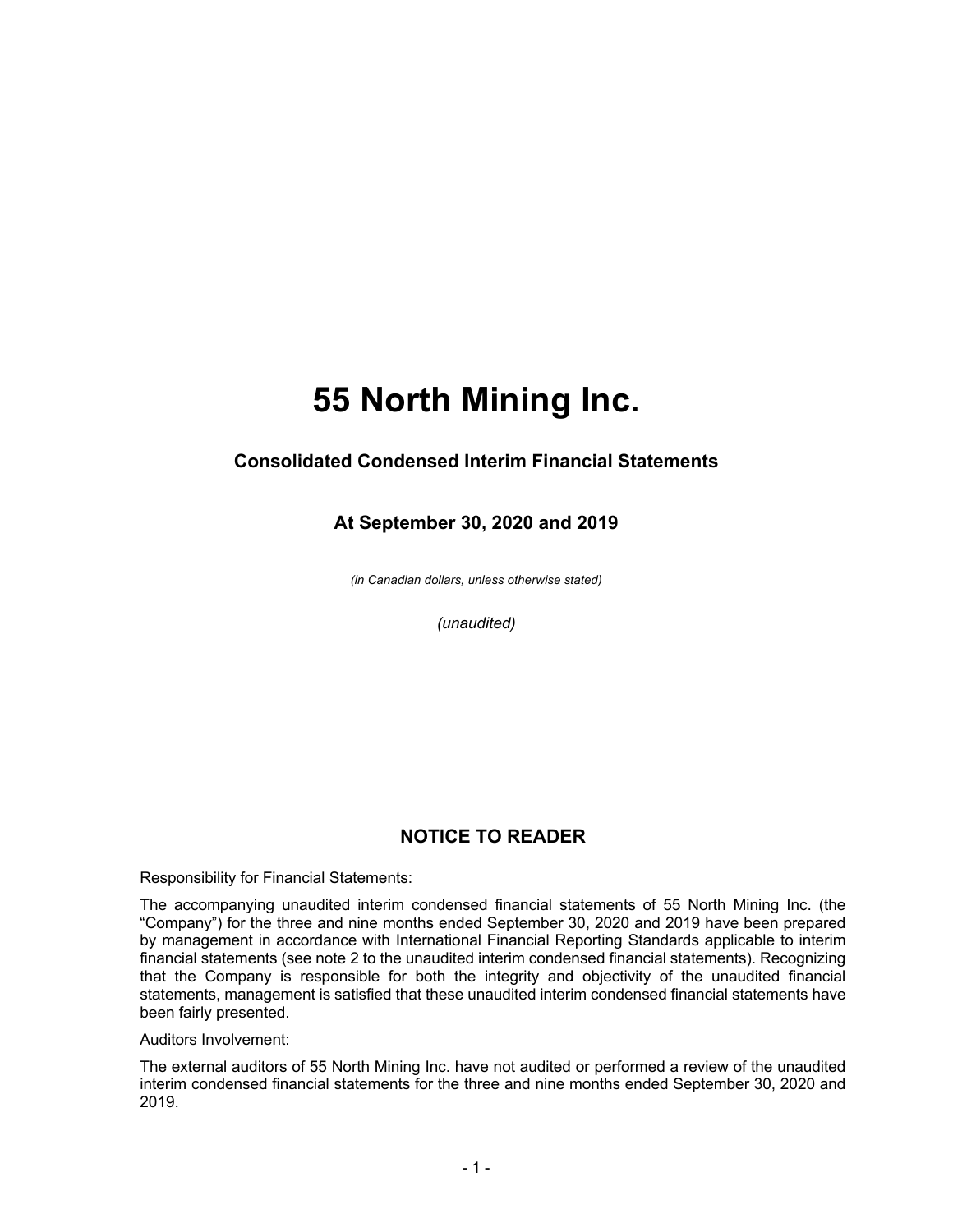**Consolidated Condensed Interim Statements of Financial Position**

**(Unaudited)**

*Expressed in Canadian dollars*

|                                                                                                                                                                                          | September 30,<br>2020                            | December 31,<br>2019                           |  |  |
|------------------------------------------------------------------------------------------------------------------------------------------------------------------------------------------|--------------------------------------------------|------------------------------------------------|--|--|
| <b>ASSETS</b>                                                                                                                                                                            |                                                  |                                                |  |  |
| <b>Current assets</b>                                                                                                                                                                    |                                                  |                                                |  |  |
| Cash                                                                                                                                                                                     | \$1,595,298                                      | 478,139<br>\$                                  |  |  |
| Receivables                                                                                                                                                                              | 81,373                                           | 33,481                                         |  |  |
| Prepaids                                                                                                                                                                                 | 17,823                                           |                                                |  |  |
| Loan receivable (Note 10)                                                                                                                                                                |                                                  | 428,233                                        |  |  |
|                                                                                                                                                                                          | \$1,694,494                                      | \$<br>939,853                                  |  |  |
| Investments                                                                                                                                                                              | 92,205                                           | 66,508                                         |  |  |
|                                                                                                                                                                                          | \$1,786,699                                      | \$1,006,361                                    |  |  |
| <b>LIABILITIES AND SHAREHOLDERS' DEFICIT</b><br><b>Current liabilities</b><br>Accounts payable and accrued liabilities<br>Flow-through share premium liability<br>Loan payable (Note 10) | \$<br>252,110<br>543,176<br>250,000<br>1,045,286 | 173,560<br>\$<br>210,095<br>220,000<br>603,655 |  |  |
| Long-term liabilities<br>Canadian Emergency Business Account (Note 6)                                                                                                                    | 30,000                                           |                                                |  |  |
|                                                                                                                                                                                          | 1,075,286                                        | 603,655                                        |  |  |
| Shareholders' equity                                                                                                                                                                     |                                                  |                                                |  |  |
| Share capital (Note 7)                                                                                                                                                                   | 2,673,416                                        | 1,368,750                                      |  |  |
| Warrant reserve                                                                                                                                                                          | 729,287                                          | 244,389                                        |  |  |
| <b>Deficit</b>                                                                                                                                                                           | (2,691,290)                                      | (1, 210, 433)                                  |  |  |
|                                                                                                                                                                                          | 711,413                                          | 402,706                                        |  |  |
|                                                                                                                                                                                          | \$1,786,699                                      | \$1,006,361                                    |  |  |

*The accompanying notes are an integral part of these consolidated condensed interim financial statements.*

On behalf of the Board: Signed:

*"Bruce Reid" "Sethu Raman"* \_\_\_\_\_\_\_\_\_\_\_\_\_\_\_\_\_\_\_\_\_\_ \_\_\_\_\_\_\_\_\_\_\_\_\_\_\_\_\_\_\_\_\_\_

Director Director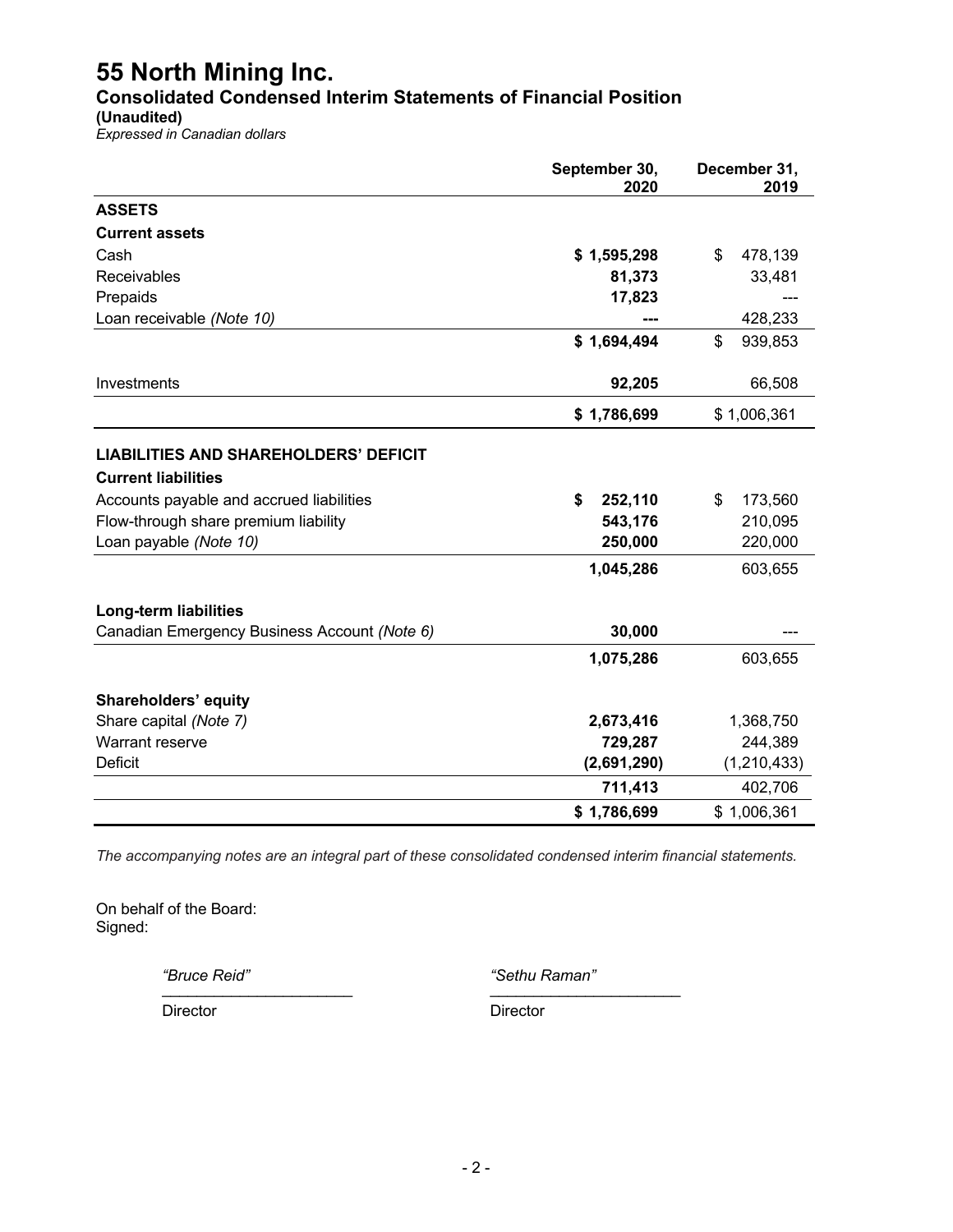**Consolidated Condensed Interim Statements of Loss and Comprehensive Loss For the three and nine months ended September 30, 2020 and 2019 (Unaudited)**

*Expressed in Canadian dollars, except shares and per share amounts*

|                                             | 3 months ended<br>September 30, |             |           | 9 months ended<br>September 30, |    |             |    |           |
|---------------------------------------------|---------------------------------|-------------|-----------|---------------------------------|----|-------------|----|-----------|
|                                             |                                 | 2020        |           | 2019                            |    | 2020        |    | 2019      |
| <b>Expenditures</b>                         |                                 |             |           |                                 |    |             |    |           |
| Listing costs                               | \$                              | 835,505     | \$        |                                 |    | \$835,505   | \$ |           |
| Promotion and shareholder communications    |                                 | 228,350     |           |                                 |    | 228,350     |    |           |
| Management and consulting                   |                                 | 87,878      |           | 51,300                          |    | 227,878     |    | 51,300    |
| Project expenditures                        |                                 | 5,000       |           |                                 |    | 77,503      |    |           |
| <b>Acquisition costs</b>                    |                                 | 65,000      |           | 65,000                          |    | 65,000      |    | 65,000    |
| Professional fees                           |                                 | 20,240      |           |                                 |    | 63,195      |    |           |
| General and administration                  |                                 | 13,891      |           | 15,346                          |    | 39,660      |    | 15,554    |
| Loss before other (income)/expenses         |                                 |             |           |                                 |    |             |    |           |
| and taxes                                   |                                 | 1,255,864   |           | 131,646                         |    | 1,537,091   |    | 131,854   |
|                                             |                                 |             |           |                                 |    |             |    |           |
| <b>Forgiven Canadian Emergency Business</b> |                                 |             |           |                                 |    |             |    |           |
| Account (Note 6)                            |                                 |             |           |                                 |    | (10,000)    |    |           |
| <b>Dividend received</b>                    |                                 | (93,006)    |           | ---                             |    | (93,006)    |    |           |
| <b>Revaluation on investment</b>            |                                 | 66,544      |           | 47,150                          |    | 67,310      |    | 47,150    |
|                                             |                                 |             |           |                                 |    |             |    |           |
| Loss before income taxes                    |                                 | 1,229,402   |           | 178,796                         |    | 1,501,395   |    | 179,004   |
|                                             |                                 |             |           |                                 |    |             |    |           |
| <b>Future tax recovery</b>                  |                                 | (1, 325)    |           |                                 |    | (20, 538)   |    |           |
|                                             |                                 |             |           |                                 |    |             |    |           |
| Loss and comprehensive                      |                                 |             |           |                                 |    |             |    |           |
| loss for the period                         |                                 | \$1,228,077 |           | \$178,796                       |    | \$1,480,857 |    | \$179,004 |
|                                             |                                 |             |           |                                 |    |             |    |           |
| Basic and diluted loss per share            | \$                              | (0.04)      | \$        | (0.03)                          | \$ | (0.10)      | \$ | (0.03)    |
|                                             |                                 |             |           |                                 |    |             |    |           |
| Weighted average number of shares           |                                 |             |           |                                 |    |             |    |           |
| outstanding during the period -             |                                 |             |           |                                 |    |             |    |           |
| basic and diluted (Note 13)                 |                                 | 31,607,131  | 5,421,643 |                                 |    | 15,815,498  |    | 5,293,589 |

*The accompanying notes are an integral part of these consolidated condensed interim financial statements.*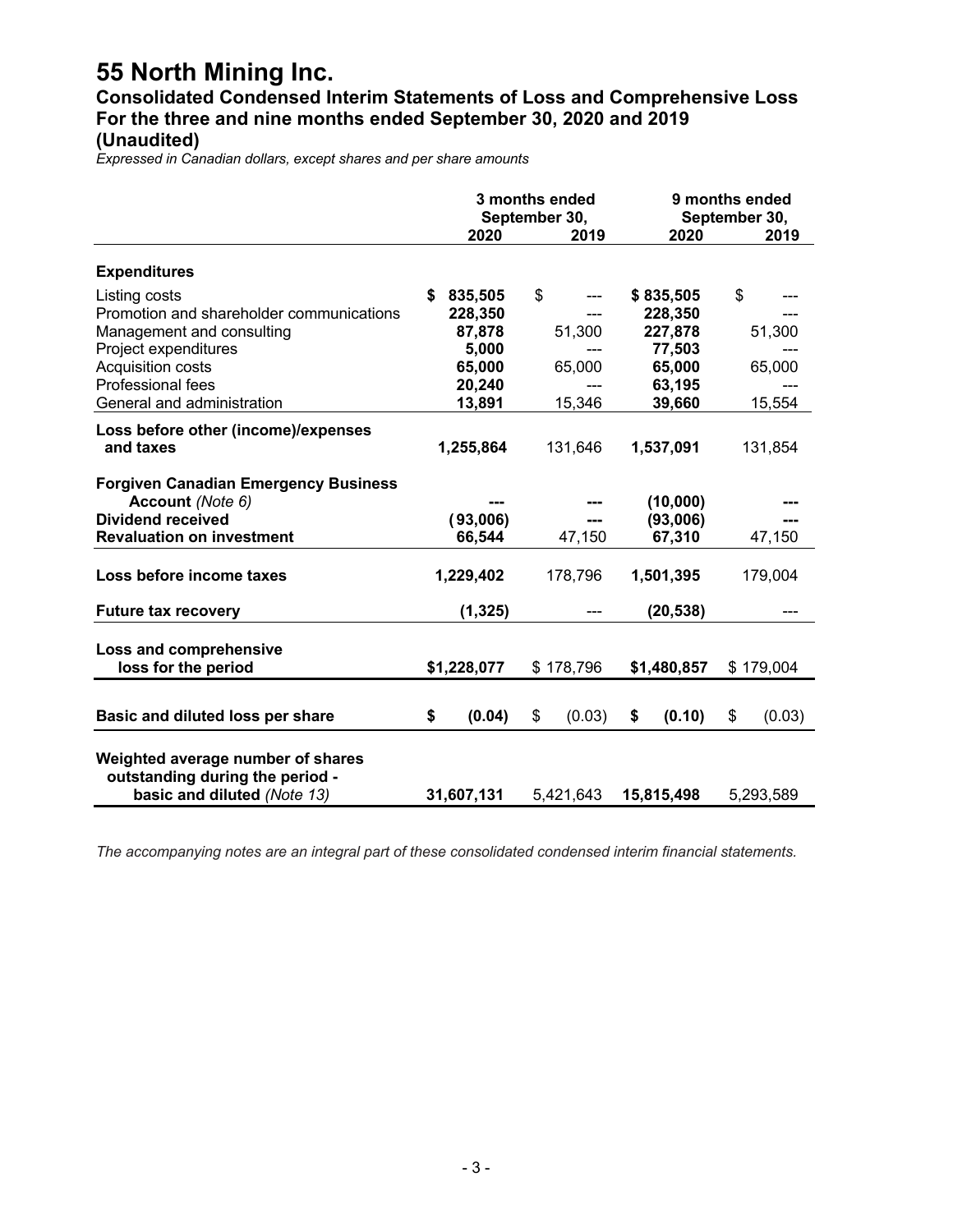## **Consolidated Condensed Interim Statements of Changes in Deficit**

**For the nine months ended September 30, 2020 and 2019**

**(Unaudited)**

*Expressed in Canadian dollars*

|                                               | <b>Share Capital</b> | <b>Warrants</b> | <b>Deficit</b> | Total       |
|-----------------------------------------------|----------------------|-----------------|----------------|-------------|
| <b>Balance at December 31, 2018</b>           | \$911,003            | \$63,380        | \$ (916, 265)  | \$58,118    |
| Loss for the period                           | ---                  |                 | (131, 854)     | (131, 854)  |
| Share issuance, private placement             | 615,884              | 35,366          |                | 651,250     |
| Warrant expiry                                | ---                  | (20, 262)       | 20,262         |             |
| <b>Balance at December September 30, 2019</b> | \$1,526,887          | \$78,484        | \$(1,027,857)  | \$577,514   |
| <b>Balance at December 31, 2019</b>           | \$1,368,750          | \$244,389       | \$ (1,210,433) | \$402,706   |
| Loss for the period                           | ---                  | $---$           | (1,480,857)    | (1,480,857) |
| Share issuance, settlement of debt            | 150,000              |                 |                | 150,000     |
| Share issuance, amalgamation                  | 695,988              | ---             | ---            | 695,988     |
| Share issuance, private placement             | 458.678              | 484.898         | ---            | 943,576     |
| <b>Balance at September 30, 2020</b>          | \$2,673,416          | \$729.287       | \$(2,691,290)  | \$711,413   |

*The accompanying notes are an integral part of these consolidated condensed interim financial statements.*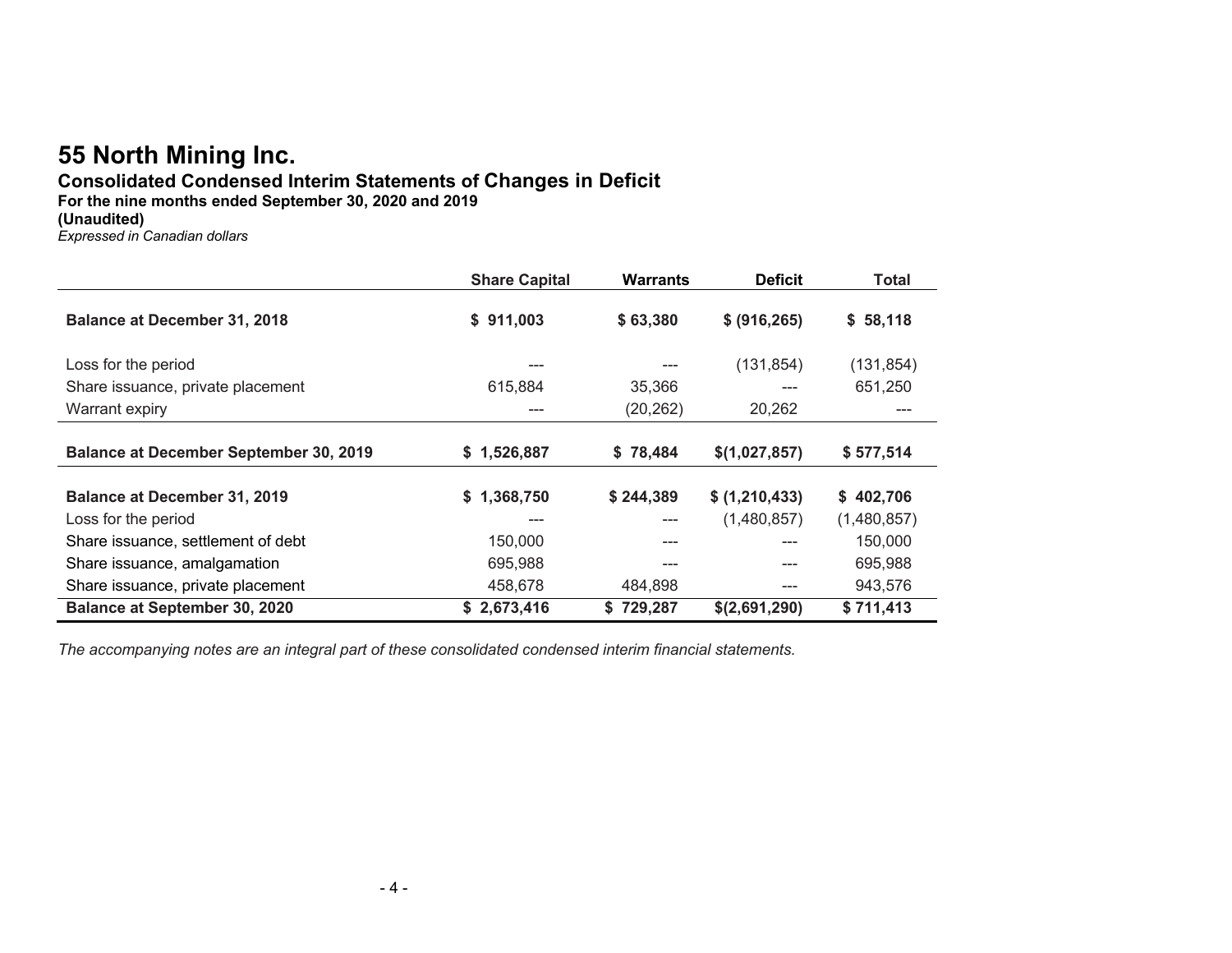## **55 North Mining Inc. Consolidated Condensed Interim Statements of Cash Flows**

**For the nine months ended September 30, 2020 and 2019**

**(Unaudited)**

*Expressed in Canadian dollars*

|                                               | 2020          | 2019        |
|-----------------------------------------------|---------------|-------------|
| Cash provided by (used in):                   |               |             |
| <b>OPERATING ACTIVITIES</b>                   |               |             |
| Net loss for the period                       | \$(1,480,857) | \$(179,004) |
| Listing costs                                 | 835,505       |             |
| Forgiven Canadian Emergency Business Account  | (10,000)      |             |
| Investment revaluation                        | 67,310        | 47,150      |
| Tax recovery                                  | (20, 538)     |             |
| Dividend                                      | (93,006)      |             |
| Shares issued for debt settlement             | 150,000       |             |
| Net change in non-cash working capital items: |               |             |
| Amounts receivable                            | (34, 595)     | (8, 257)    |
| Prepaids                                      | (11,090)      |             |
| Accounts payable and accrued liabilities      | (182,694)     | (112, 982)  |
|                                               | (779,965)     | (253, 093)  |
| <b>FINANCING ACTIVITIES</b>                   |               |             |
| Share subscription                            | 1,297,196     | 850,000     |
| Loan receivable                               | (126, 361)    | 45,000      |
| Loan payable                                  | 30,000        |             |
| <b>Canadian Emergency Business Account</b>    | 40,000        |             |
| Cash acquired on reverse takeover transaction |               |             |
| net of transaction costs (Note 4)             | 656,289       |             |
|                                               | 1,897,124     | 895,000     |
|                                               |               |             |
| Net increase in cash                          | 1,117,159     | 641,907     |
| Cash, beginning of period                     | 478,139       | 79,079      |
| Cash, end of period                           | \$1,595,298   | \$720,986   |

*The accompanying notes are an integral part of these consolidated condensed interim financial statements.*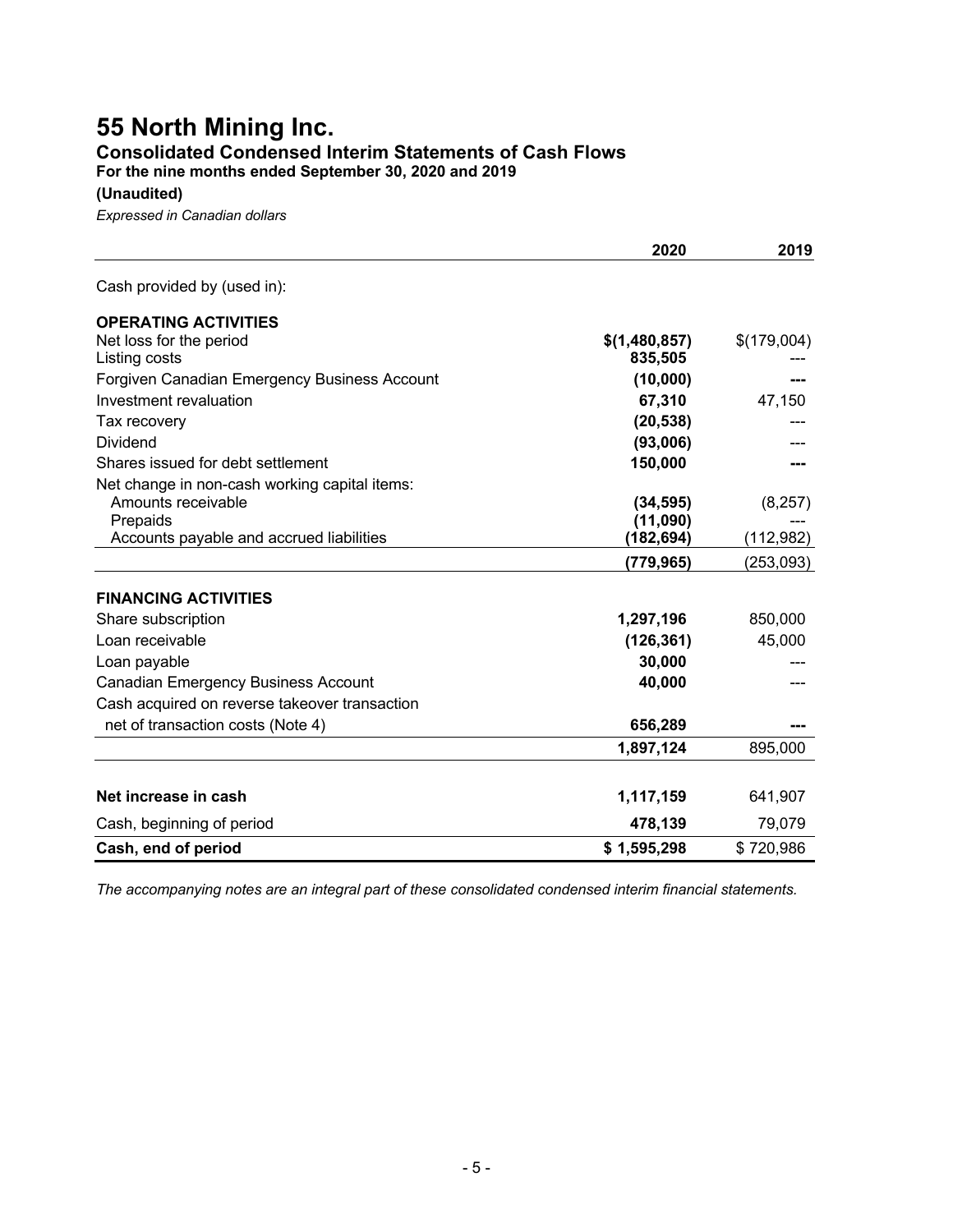**September 30, 2020 and 2019**

(unaudited)

*Expressed in Canadian dollars unless otherwise indicated*

### **1. CORPORATE INFORMATION AND GOING CONCERN**

55 North Mining Inc., a company incorporated under the Canada Business Corporation Act, and its whollyowned subsidiary (collectively "**55 North**" or the "**Company**") are engaged in the acquisition, exploration, development and extraction of natural resources, specifically precious metals. The Company's corporate head office is located at 401 Bay Street, Suite 2702, Toronto ON M5H 2Y4. The registered office of the Company is MLT Aikins LLP, 30th Floor, 360 Main Street, Winnipeg, MB R3C 4G1. The Company is a reporting issuer, as defined in corporate law, and its shares are not currently listed for trading on any stock exchange.

On September 2, 2020, 2552883 Ontario Inc. ("**Ontario Inc**.") and 55 North completed a reverse takeover transaction pursuant to which 55 North acquired all the issued and outstanding shares of Ontario Inc.. Ontario Inc. then amalgamated with a wholly-owned subsidiary of 55 North and continued as one company, 55 North Mining Operations Inc. Upon completion of the reverse takeover transaction, the shareholders of Ontario Inc. obtained control of the consolidated entity. Under the purchase method of accounting, Ontario Inc. was identified as the acquirer, and accordingly the entity is considered to be a continuation of Ontario Inc. with the net assets of the Company at the date of the reverse takeover transaction deemed to have been acquired by Ontario Inc. (Note 4). The consolidated condensed interim financial statements for the 3 month and 9 month periods ended September 30, 2020 include the results of operations of 55 North from January 1, 2020 to September 2, 2020, the date of the reverse takeover transaction. The comparative figures are those of Ontario Inc.

Ontario Inc. was originally set up as a means to access funds needed by 55 North which was unable to raise equity as a result of being cease-traded by various Canadian securities commissions. The intention was to eventually merge the two companies. This was achieved in September 2020.

These consolidated condensed interim financial statements of the Company for the three and nine months ended September 30, 2020 were approved and authorized for issue by the Board of Directors of the Company on November 30, 2020.

#### **Going Concern**

Mineral exploration projects, even when successful, require large amounts of exploration investment to prove mineable reserves, generally over long periods of time, prior to commencement of production. The ability of the Company to continue as a going concern is dependent upon, among other things, being able to obtain additional financing, the continued support of its existing shareholders, and the outlining and development of commercial deposits of metals at its project to generate positive cash flows from operations. While the Company has been successful in securing financing and identifying suitable properties to date, there is no assurance that the Company will continue to be successful in achieving these objectives.

The ability of the Company to realize the costs it has incurred to date on its properties is dependent upon the Company being able to identify economically recoverable reserves, to finance their development costs and to resolve any environmental, regulatory or other constraints, which may hinder the successful development of the reserves. Although the Company has taken steps to verify title to the properties on which it is conducting exploration and development activities and in which it has an interest, in accordance with industry standards for the current stage of exploration and development of such properties, these procedures do not guarantee the Company's title. Property title may be subject to government licensing requirements or regulations, unregistered prior agreements, unregistered claims, and non-compliance with regulatory and environmental requirements.

These financial statements have been prepared on a going concern basis, which assumes that the Company will be able to realize assets and discharge liabilities in the normal course of operations for the foreseeable future. These financial statements do not reflect the adjustments to the carrying values of assets and liabilities, the reported revenues and expenses, and statement of financial position classifications that might be necessary if the Company was unable to continue as a going concern. These adjustments could be material.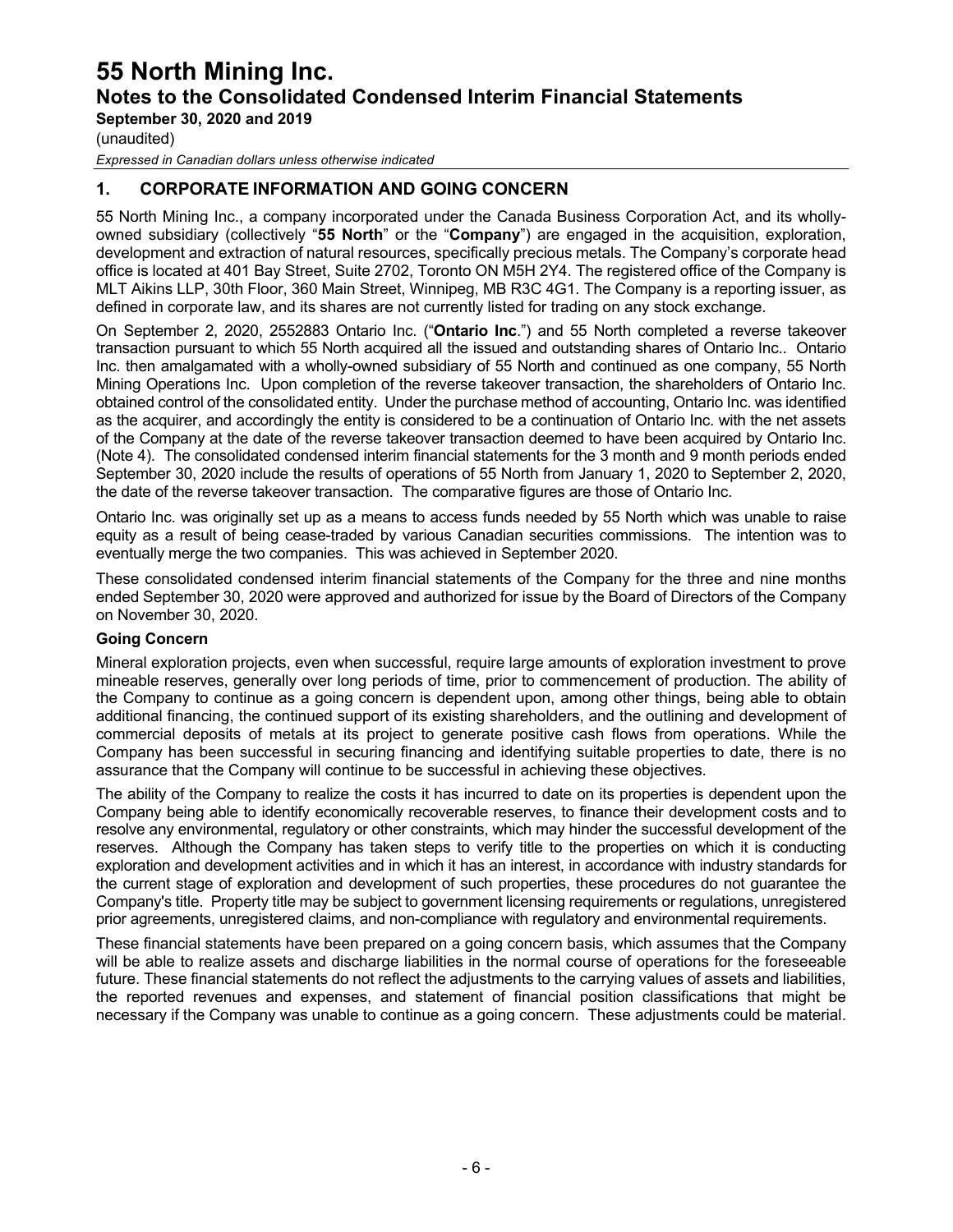**September 30, 2020 and 2019**

(unaudited)

*Expressed in Canadian dollars unless otherwise indicated*

### **2. SIGNIFICANT ACCOUNTING POLICIES, JUDGMENTS AND ESTIMATES**

#### **Basis of presentation:**

The Company prepares its consolidated condensed interim financial statements in accordance with International Financial Reporting Standards ("IFRS") as issued by the International Accounting Standards Board ("IASB") and IFRS Interpretations Committee ("IFRIC") which the Canadian Accounting Standards Board has approved for incorporation into Part I of the Chartered Professional Accountants Canada Handbook. These consolidated condensed interim financial statements have been prepared under the historical cost method, except for certain financial instruments measured at fair value. The Company has consistently applied the accounting policies used in preparation of these consolidated condensed interim financial statements throughout all the periods presented. Critical accounting judgments and estimates used by management in the preparation of these financial statements are presented in Note 3.

#### **Basis of Measurement:**

These unaudited consolidated condensed interim financial statements were prepared on a going concern basis, under the historical cost convention.

#### **Basis of Consolidation**

These consolidated condensed interim financial statements include the accounts of 55 North and its whollyowned subsidiary, 55 North Mining Operations Inc. Control is achieved when 55 North has the power to govern the financial and operating policies of an entity so as to obtain benefits from its activities. The results of subsidiaries acquired or disposed of during the period are included in the Consolidated Statements of Loss and Comprehensive Loss from the effective date of acquisition or to the date of disposal. Intergroup balances and transactions are eliminated on consolidation.

The preparation of consolidated condensed interim financial statements requires management to make judgments, estimates and assumptions that affect the application of accounting policies and the reported amounts of assets and liabilities, income and expenses. Actual results may differ from these estimates.

#### **Use of Estimates and Judgments:**

The preparation of unaudited consolidated condensed interim consolidated financial statements in conformity with IFRS requires management to make judgments, estimates and assumptions that affect the reported amounts of assets and liabilities at the date of the consolidated financial statements and the reported amounts of revenues and expenses during the reporting period. Although these estimates are based on management's best knowledge of the amount, event or actions, actual results ultimately may differ from those estimates. Areas where estimates are significant to the consolidated financial statements are disclosed in Notes 4 and 5. These financial statements are presented in Canadian dollars, which is the Company's functional currency.

#### **Functional and Presentation Currency:**

These financial statements are presented in Canadian dollars, which is also the Company's functional currency. All reference to dollars (\$) are to Canadian dollars unless otherwise noted.

These consolidated condensed interim financial statements have been prepared using the same accounting policies and methods of computation as the annual consolidated financial statements of the Company as at and for the year ended December 31, 2019, except for the accounting changes noted below. Accordingly, these consolidated condensed interim financial statements should be read in conjunction with the audited financial statements for the year ended December 31, 2019.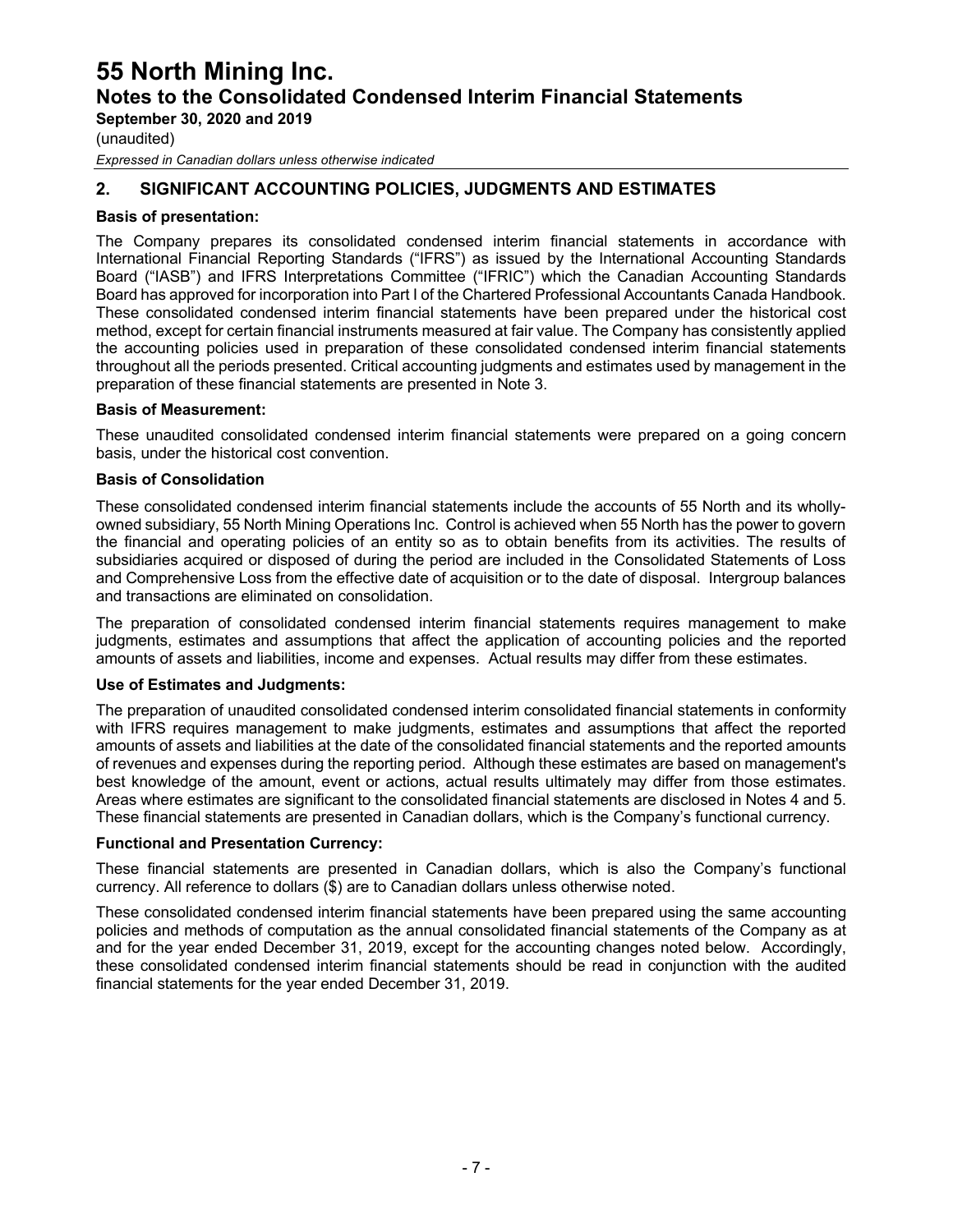**September 30, 2020 and 2019**

(unaudited)

*Expressed in Canadian dollars unless otherwise indicated*

### **2. SIGNIFICANT ACCOUNTING POLICIES, JUDGMENTS AND ESTIMATES (CONT'D)**

#### **Accounting changes:**

Certain new standards, interpretations, amendments and improvements to existing standards were issued by the IASB or IFRIC. Some updates that are not applicable or are not consequential to the Company may have been excluded from the list below. None of these is expected to have a significant effect on the Consolidated Financial Statements of the Company.

The Conceptual Framework for Financial Reporting (revised in 2018) has been updated to expand on the existing Conceptual Framework by focusing on the elements of financial statements, recognition and derecognition, measurement, and presentation and disclosure. The standard is effective for annual periods beginning on or after January 1, 2020. These new standards and changes did not have any material impact on the Company's financial statements.

Amendments to IAS 1 – Presentation of Financial Statements and IAS 8 – Accounting Policies, Changes in Accounting Estimates and Errors has been updated. The definition of "material" is being clarified for purpose of improving consistency and application of the concept where applicable. The standard is effective for annual periods beginning on or after January 1, 2020. This new standard and changes did not have any material impact on the Company's financial statements.

#### **3. CRITICAL ACCOUNTING ESTIMATES ANDJUDGMENTS**

The preparation of these consolidated condensed financial statements requires management to use estimates and judgments that affect the reported amounts of assets and liabilities, as well as revenues and expenses. These estimates are reviewed periodically, and, as adjustments become necessary, they are reported in net loss in the period in which they become known.

The recoverability of deferred expenditures is dependent upon the discovery of economically recoverable reserves and resources, securing and maintaining title and beneficial interest in the properties, the ability to obtain necessary financing to complete exploration, development and construction of processing facilities, obtaining certain government approvals and attaining profitable production.

The likelihood that tax positions taken will be sustained upon examination by applicable tax authorities is assessed based on individual facts and circumstances of the relevant tax position evaluated in light of all available evidence. Where applicable tax laws and regulations are either unclear or subject to ongoing varying interpretations, it is reasonably possible that changes in these estimates can occur that materially affect the amounts of income tax provision. At the end of each reporting period, the Company reassesses unrecognized income tax assets.

#### **4. REVERSE TAKEOVER TRANSACTION**

On September 2, 2020, the Company completed a reverse takeover transaction ("RTO") with Ontario Inc., whereby the shareholders of Ontario Inc. become shareholders of the Company. Ontario Inc. is the owner of an option to acquire 100% of the rights, title and interest in the Last Hope Gold Project, a high-grade gold project located in the emerging Lynn Lake Gold Camp in northern Manitoba.

Prior to completion of the RTO, 55 North consolidated all of its issued and outstanding shares on a 10.13:1 basis. On closing, 55 North issued post-consolidation shares in exchange for the outstanding shares of the Company on a one to one basis. As a result, 70,493,217 shares of 55 North were issued giving the shareholders of Ontario Inc. control of approximately 89.99% of the issued and outstanding share capital of 55 North. 55 North then immediately cancelled all of Ontario Inc.'s shares and Ontario Inc. was amalgamated with 55 North Mining Operations Inc., a wholly owned subsidiary of 55 North. All warrants to purchase shares of the Ontario Inc. have carried over to now purchase shares of 55 North on a one to one basis.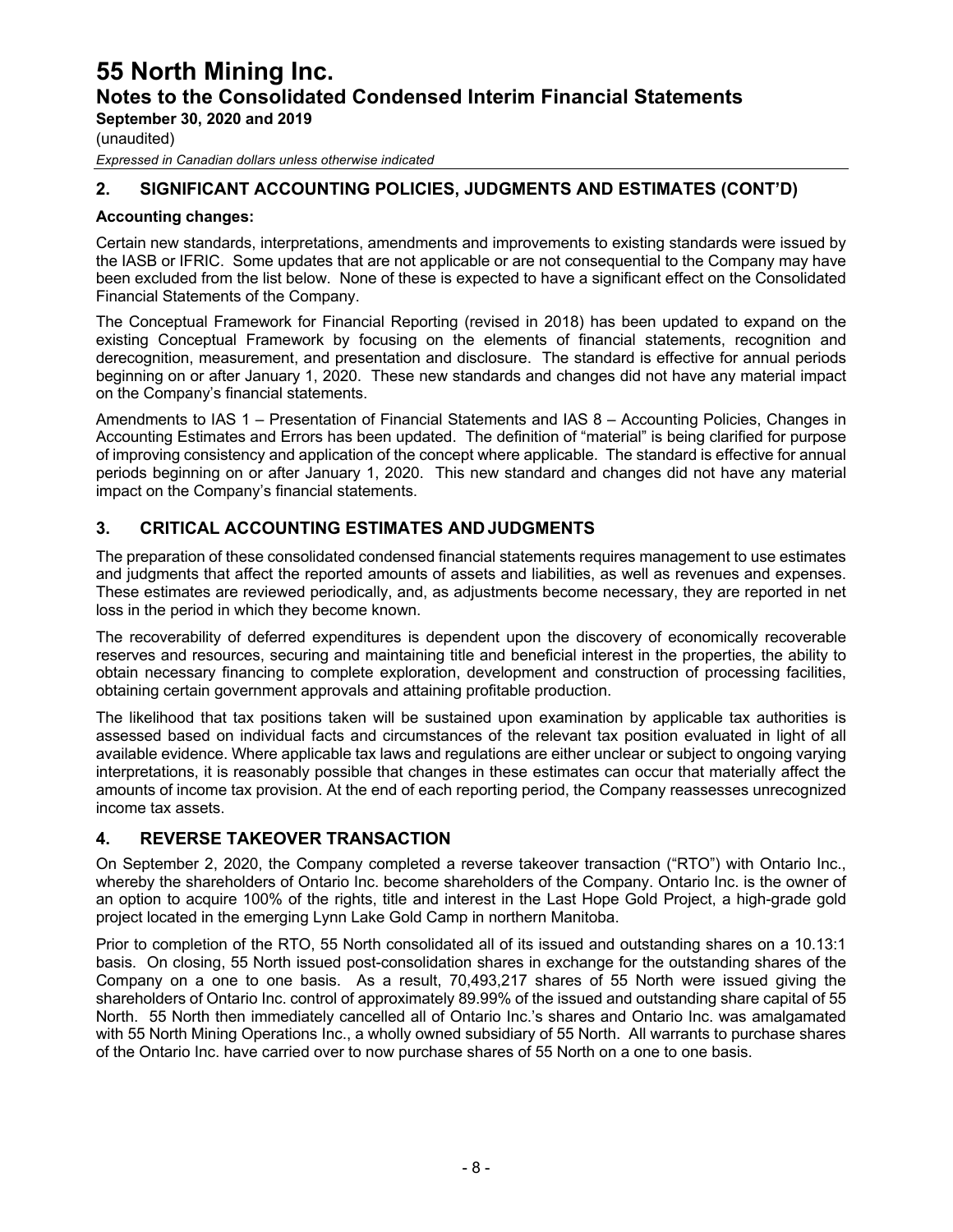**September 30, 2020 and 2019**

(unaudited)

*Expressed in Canadian dollars unless otherwise indicated*

### **4. REVERSE TAKEOVER TRANSACTION (CONT'D)**

After evaluating all the facts surrounding this Transaction, Management determined that IFRS 3, *Business Combinations*, is not applicable and that the Transaction was accounted for as an asset acquisition with Ontario Inc as the acquirer for accounting purposes. These financial statements, as a result of it being a reverse takeover, are a continuation of Ontario Inc.'s historical disclosures, combining 55 North's assets and liabilities and including 55 North transactions that flow through the Statements of Loss and Comprehensive Loss from September 2, 2020 through September 30, 2020.

The issued and outstanding common shares of 55 North are included in the identified assets acquired by Ontario Inc., with each valued as of September 2, 2002. The difference between these combined values, net costs associated with the Transaction, and the value of net assets as of September 2, 2020, is accounted for as Listing Costs on the Consolidated Statement of Loss.

55 North was valued by comparing the value of the shares retained by 55 North shareholders in comparison with the valuation of the Ontario Inc. prior to the RTO. 55 North was valued at \$695,988. This value was allocated between the remaining net assets acquired with the difference charged to loss and comprehensive loss for the period as a cost of acquiring the listing.

The following table summarizes the fair value of the total consideration transferred to Ontario Inc. shareholders and the provisional fair value of identified assets acquired, and liabilities assumed, based on preliminary estimates of fair value.

#### **Purchase Price**

| Charge related to public company listing<br>835,505 |         |
|-----------------------------------------------------|---------|
| Fair value of 7,832,915 shares issued               | 695.988 |
| Net liabilities assumed                             | 139,517 |
| Current liabilities                                 | 802,539 |
| Current assets                                      | 663.022 |

The consideration paid in excess of net assets acquired, together with related transaction costs were charged to loss and comprehensive loss as listing costs.

#### **5. MINERAL PROPERTIES**

On December 30, 2016, the Company signed an option agreement with Tamarak Gold Resources Inc. to option a project near Timmins, Ontario. The Company paid \$11,300 and issued 1,000,000 common shares.

On September 5, 2017, the Company signed an option agreement with Peter Dunlop to option the Last Hope Project near Lynn Lake, Manitoba. On signing, the Company paid \$65,000 and issued 1,500,000 common shares.

The Company committed to incur an aggregate of at least \$250,000 per year for the four years following the execution of this agreement to an aggregate of \$1,000,000 and make additional option payments as follows:

- September 5, 2018: \$65,000 and an additional 1,500,000 common shares;
- September 5, 2019: \$65,000;
- September 5, 2020: \$65,000; and
- September 5, 2021: \$3,000,000.

On November 4, 2019, an amendment was signed whereby the September 5, 2021 payment was changed to \$100,000 and the \$3,000,000 payment deferred to September 5, 2022.

The Last Hope Project bears a 2% net smelter returns royalty.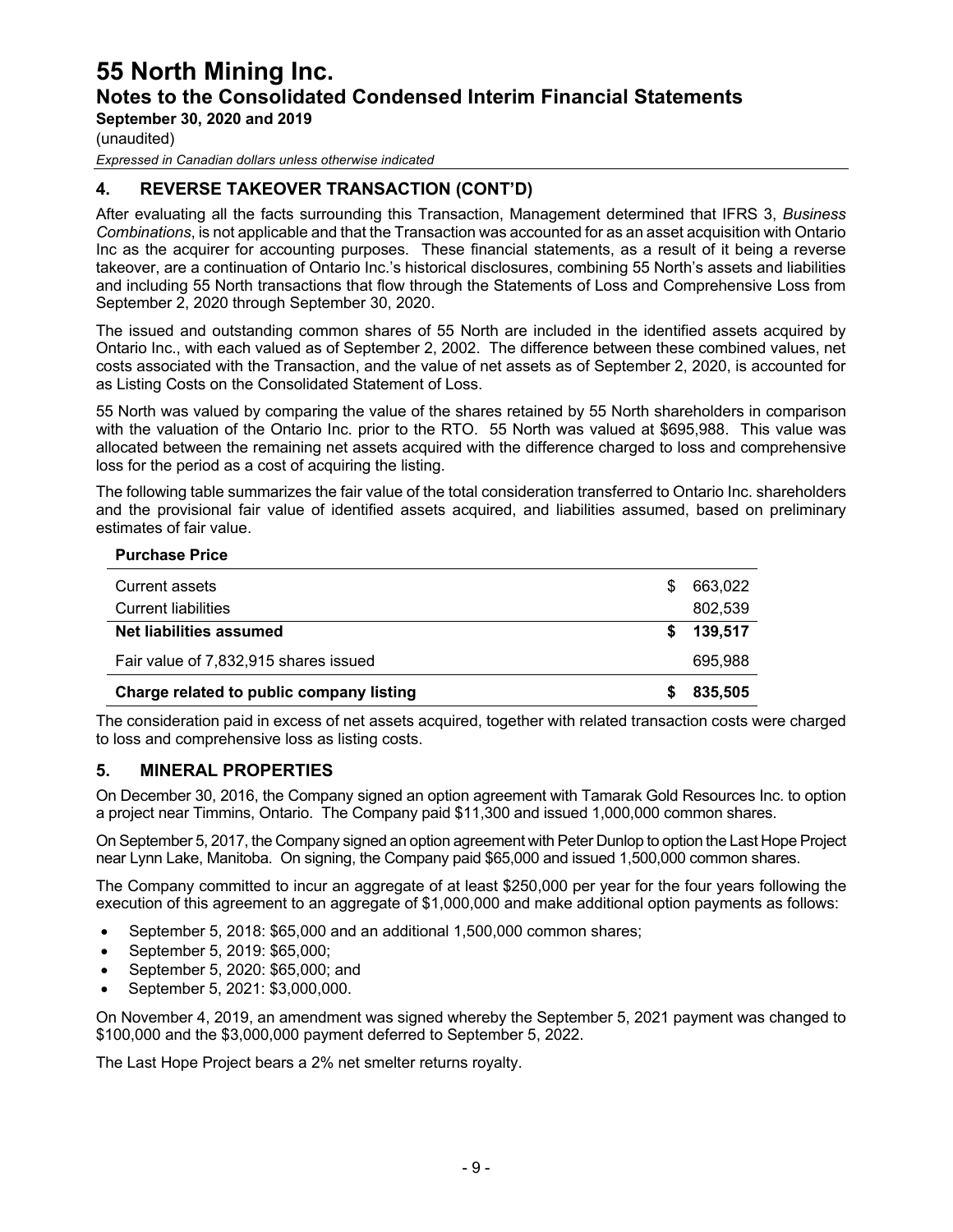**September 30, 2020 and 2019**

(unaudited)

*Expressed in Canadian dollars unless otherwise indicated*

### **5. MINERAL PROPERTIES (CONT'D)**

After announcing the signing of a letter of intent on June 8, 2020, on July 6, 2020 55 North announced that it had entered into a definitive agreement with European Cobalt Ltd. ("European Cobalt") pursuant to which European Cobalt Ltd. would acquire 100% of the rights, title and interest in the Edleston Gold Project located south of the Timmins gold camp in Ontario Canada ("Edleston"). Under the terms of the Agreement, European Cobalt paid a non-refundable cash payment of \$100,000 to the Company, and, upon closing, made a cash payment of \$650,000 and issued, to the Company, 100,000,000 common shares of European Cobalt, which are listed and trade on the Australian Securities Exchange. All of the common shares issued by European Cobalt were subject to a three-month voluntary escrow from the date of issue.

### **6. CANADIAN EMERGENCY BUSINESS ACCOUNT**

As a result of COVID-19, the Canadian federal government created the Canada Emergency Business Account ("CEBA"), designed to provide some financial assistance to qualifying Canadian companies. In April 2020, the Company applied for this funding and received \$40,000 as an unsecured, non-interest-bearing demand loan. This loan is due on or before December 31, 2022. If paid before this time, \$10,000 of the loan is forgiven. If not paid by this date, interest at a rate of 5% per annum, will need to be paid monthly.

### **7. SHARE CAPITAL**

#### **a) Authorized:**

The Company is authorized to issue an unlimited number of common shares with each common share entitled to one vote.

#### **b) Common shares issued:**

|                              | <b>Number of Shares</b> | <b>Stated Capital</b> |
|------------------------------|-------------------------|-----------------------|
| Balance, December 31, 2018   | 52,275,001              | 844,301               |
| Issued on private placement  | 16,718,216              | 925,025               |
| Warrant allocation           |                         | (158, 569)            |
| Share issue costs            |                         | (30,000)              |
| Flow-through premium         |                         | (212,007)             |
| Balance, December 31, 2019   | 68,993,217              | \$1,368,750           |
| Issued on settlement of debt | 1,500,000               | 150,000               |
| Issued on amalgamation       | 7,832,915               | 695,988               |
| Issued on private placement  | 7,132,080               | 1,403,416             |
| Warrant allocation           |                         | (484, 898)            |
| Share issue costs            |                         | (106, 220)            |
| Flow-through premium         |                         | (353, 620)            |
| Balance, September 30, 2020  | 85,458,212              | \$2,673,416           |

On September 10, 2019, a director of the Company subscribed for 1,562,500 units at a price of 0.08 per unit for proceeds of \$125,000. Each unit was comprised of one common share and one half of a warrant, with each warrant exercisable at \$0.18 per share until September 10, 2022. In August 2020, the terms of these warrants were changed to an expiration date of December 31, 2022.

On September 10, 2019, the Company closed a private placement, issuing 14,285,716 flow-through units for proceeds of \$750,000. Each unit was comprised of one flow-through common share and one-half warrant with each warrant exercisable at \$0.18 per share until September 10, 2022. In August 2020, the terms of these warrants were changed to an expiration date of December 31, 2022.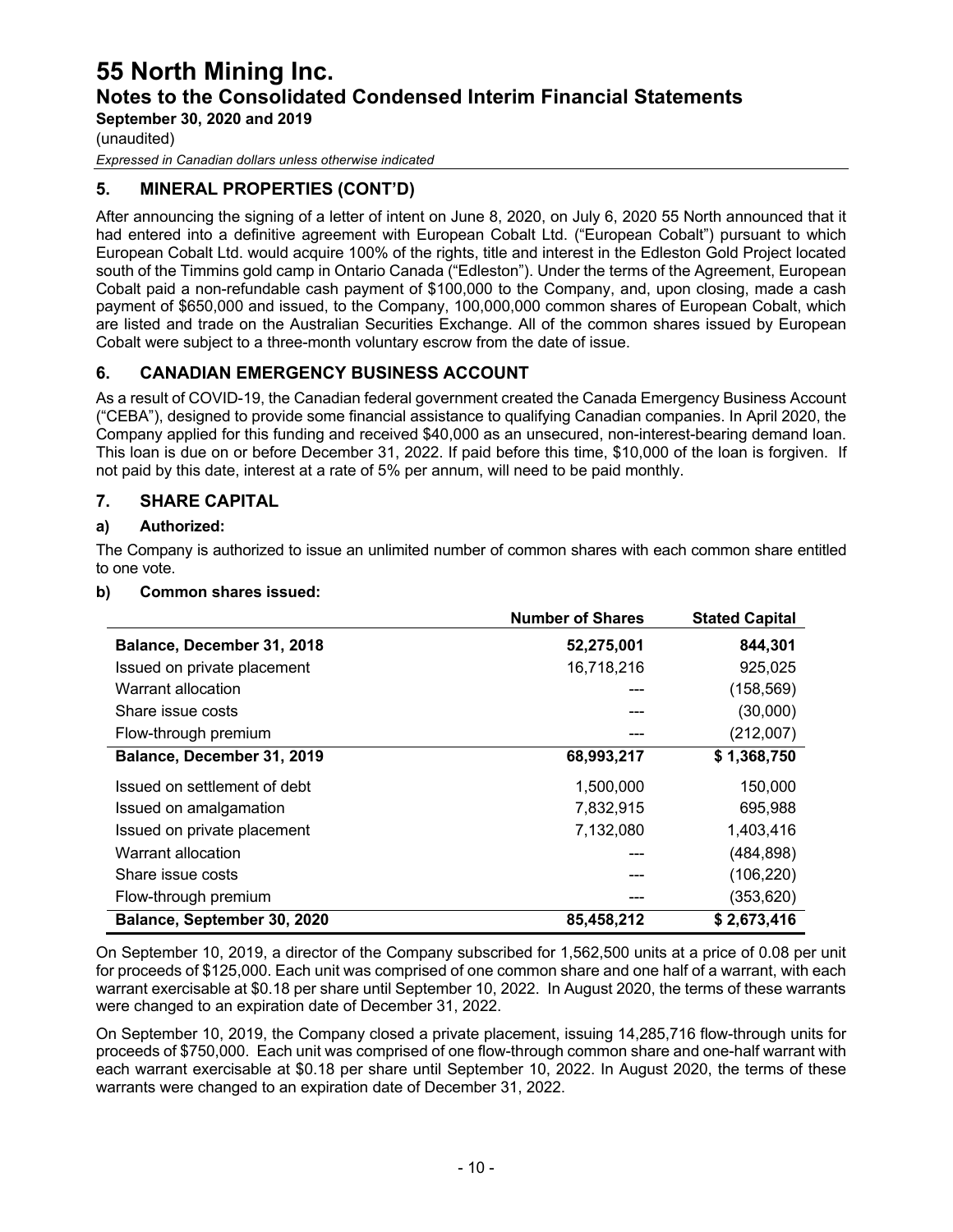**September 30, 2020 and 2019**

(unaudited)

*Expressed in Canadian dollars unless otherwise indicated*

### **7. SHARE CAPITAL (CONT'D)**

On December 31, 2019, the Company closed a private placement, issuing 870,000 flow-through units for proceeds of \$50,025. Each unit was comprised of one flow-through common share and one-half warrant with each warrant exercisable at \$0.18 per share until December 31, 2022.

On July 2, 2020, certain creditors agreed to receive a total of 1,500,000 common shares in settlement of \$150,000 debt owed to them, with each share issued at \$0.10 per share.

On September 2, 2020, 55 North completed the RTO resulting in the acquisition of control of 55 North by the shareholders of Ontario Inc. Pursuant to the amalgamation, all issued and outstanding securities in the capital of 55 North were converted into like issued and outstanding securities of the Company on a one-for-one basis resulting in the issuance of 7,832,915 shares.

On September 24, 2020, the Company closed a private placement for gross proceeds of \$1,403,416, issuing 6,672,080 flow through units at \$0.20 per unit for gross proceeds of \$1,334,416 and 460,000 non-flow through units at \$0.15 per unit for gross proceeds of \$69,000. Each flow through and non-flow through unit consists of one common share and one warrant, with each warrant entitling the holder to acquire a common share at \$0.30 per share for 48 months. As part of the compensation for the finder's fees the Company paid \$105,520 to certain eligible finders and issued 500,000 compensation options that entitle the holder to acquire one nonflow through unit for \$0.20 per share for 48 months and 36,800 compensation options that entitle the holder to purchase one non-flowthrough unit for \$0.15 per share for 48 months.

#### **8. WARRANTS**

|                           |               | Sep. 30, 2020  |         |               |                | Dec. 31, 2019 |  |         |
|---------------------------|---------------|----------------|---------|---------------|----------------|---------------|--|---------|
|                           |               | Weighted       |         |               |                | Weighted      |  |         |
|                           |               | average        |         |               |                |               |  | average |
|                           | <b>Number</b> | exercise price |         | <b>Number</b> | exercise price |               |  |         |
| <b>Balance, beginning</b> | 22,634,108    |                | 0.10    | 22,275,000    |                | 0.05          |  |         |
| Granted                   | 9,552,722     |                | 0.27    | 8,359,108     |                | 0.18          |  |         |
| Expired                   | $---$         |                | $- - -$ | (8,000,000)   |                | 0.05          |  |         |
| Balance, ending           | 32,186,830    | S              | 0.15    | 22,634,108    | S              | 0.10          |  |         |

A summary of the status of the Company's outstanding warrants and changes are as follows:

At September 30, 2020, there were 32,186,830 warrants outstanding, with each warrant entitling the holder to acquire one common share of the Company at the prices noted below: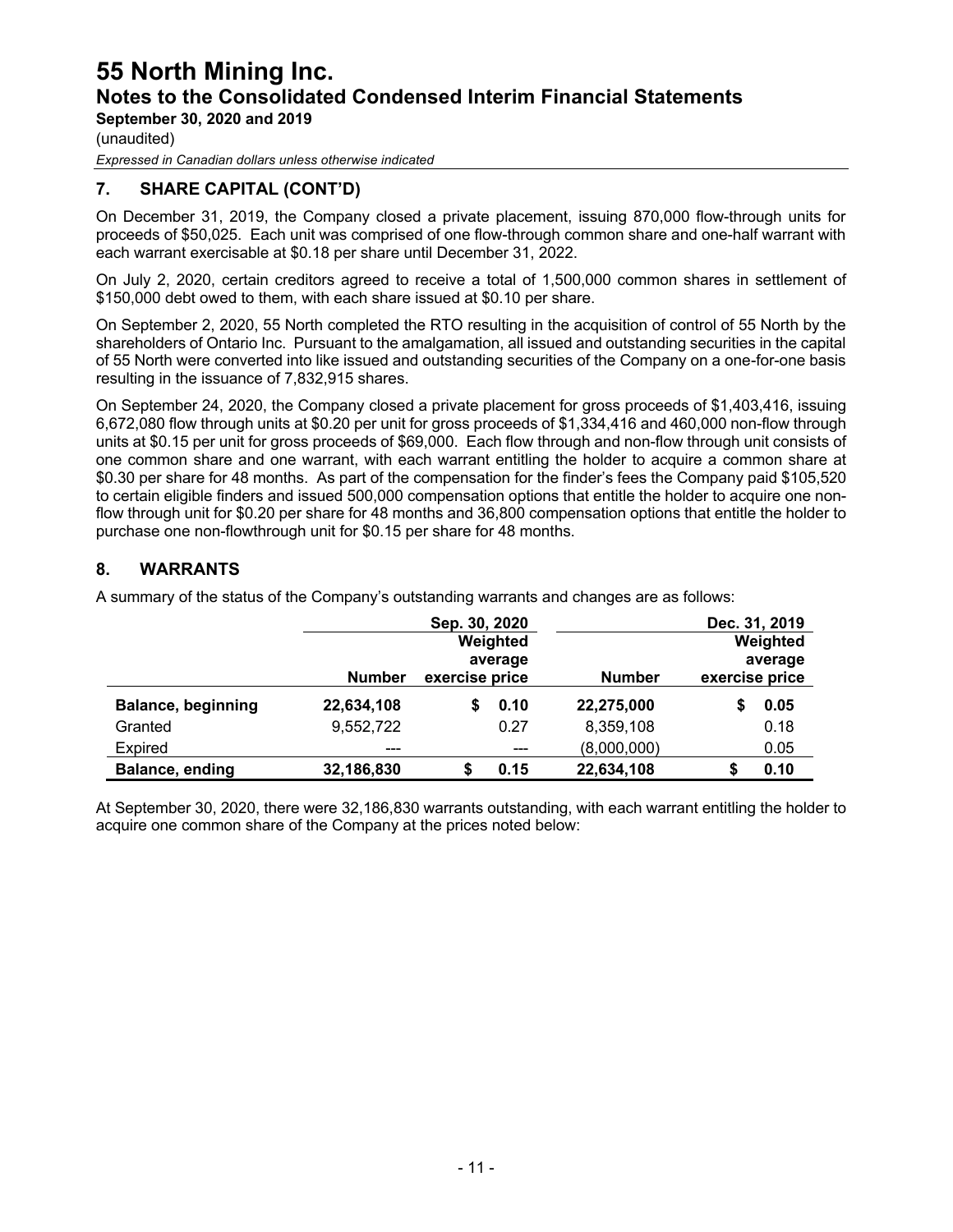## **55 North Mining Inc. Notes to the Consolidated Condensed Interim Financial Statements September 30, 2020 and 2019**

(unaudited)

*Expressed in Canadian dollars unless otherwise indicated*

### **8. WARRANTS (CONT'D)**

| <b>Number</b> | <b>Exercise</b><br><b>Price</b> | Remaining<br><b>Contractual Life</b><br>In Years | <b>Expiry Date</b>                |
|---------------|---------------------------------|--------------------------------------------------|-----------------------------------|
| 217,176       | \$0.61                          | 2.22                                             | December 18, 2022                 |
| 7,132,080     | \$0.30                          | 3.99                                             | September 24, 2024                |
| 1,666,666     | \$0.18                          | 2.25                                             | December 31, 2022                 |
| 9,000,000     | \$0.05                          | 0.24                                             | December 28, 2020                 |
| 5,275,000     | \$0.05                          | 0.23                                             | December 24, 2020                 |
| 7,924,108     | \$0.18                          | 2.25                                             | September 10, 2024 <sup>(1)</sup> |
| 435,000       | \$0.18                          | 2.55                                             | December 31, 2024 <sup>(2)</sup>  |
| 500,000       | \$0.20                          | 3.99                                             | September 24, 2024 <sup>(3)</sup> |
| 36,800        | \$0.15                          | 3.99                                             | September 24, 2024 <sup>(3)</sup> |
| 32,186,830    | \$0.15                          | 1.77                                             |                                   |

Notes:

- $<sup>(1)</sup>$  In August 2020, the terms of these warrants were changed to an expiration date of</sup> December 31, 2022.
- $(2)$  In August 2020, the terms of these warrants were changed to an exercise price of \$0.18 and with an expiration date of December 31, 2022.
- $^{(3)}$  These compensation options entitle the holder to acquire a unit at a price of \$0.20 per unit. Each unit is comprised of one common share and one warrant which can be exercised to acquire one additional common share at a price of \$0.30 for a period of 48 months.<br><sup>(4)</sup> These compensation options entitle the holder to acquire a unit at a price of \$0.15 per unit.
- Each unit is comprised of one common share and one warrant which can be exercised to acquire one additional common share at a price of \$0.30 for a period of 48 months.

On July 13, 2020, the Company issued 1,666,666 warrants to 1911 Gold Inc., for services rendered in connection with various corporate activities. Each warrant is exercisable at \$0.18 per share until December 31, 2022.

As part of the September 24, 2020 financing (see Note 7), the Company issued 7,132,080 warrants entitling the holder to acquire one common share at a price of \$0.30 per share for 48 months. The Company also issued 500,000 compensation options that entitle the holder to acquire one unit at a price of \$0.20 per unit., with each unit comprised of one common share and one warrant which can be exercised to acquire one additional common share at a price of \$0.30 for a period of 48 months. The Company also issued 36,800 compensation options that entitle the holder to acquire one unit at a price of \$0.15 per unit., with each unit comprised of one common share and one warrant which can be exercised to acquire one additional common share at a price of \$0.30 for a period of 48 months.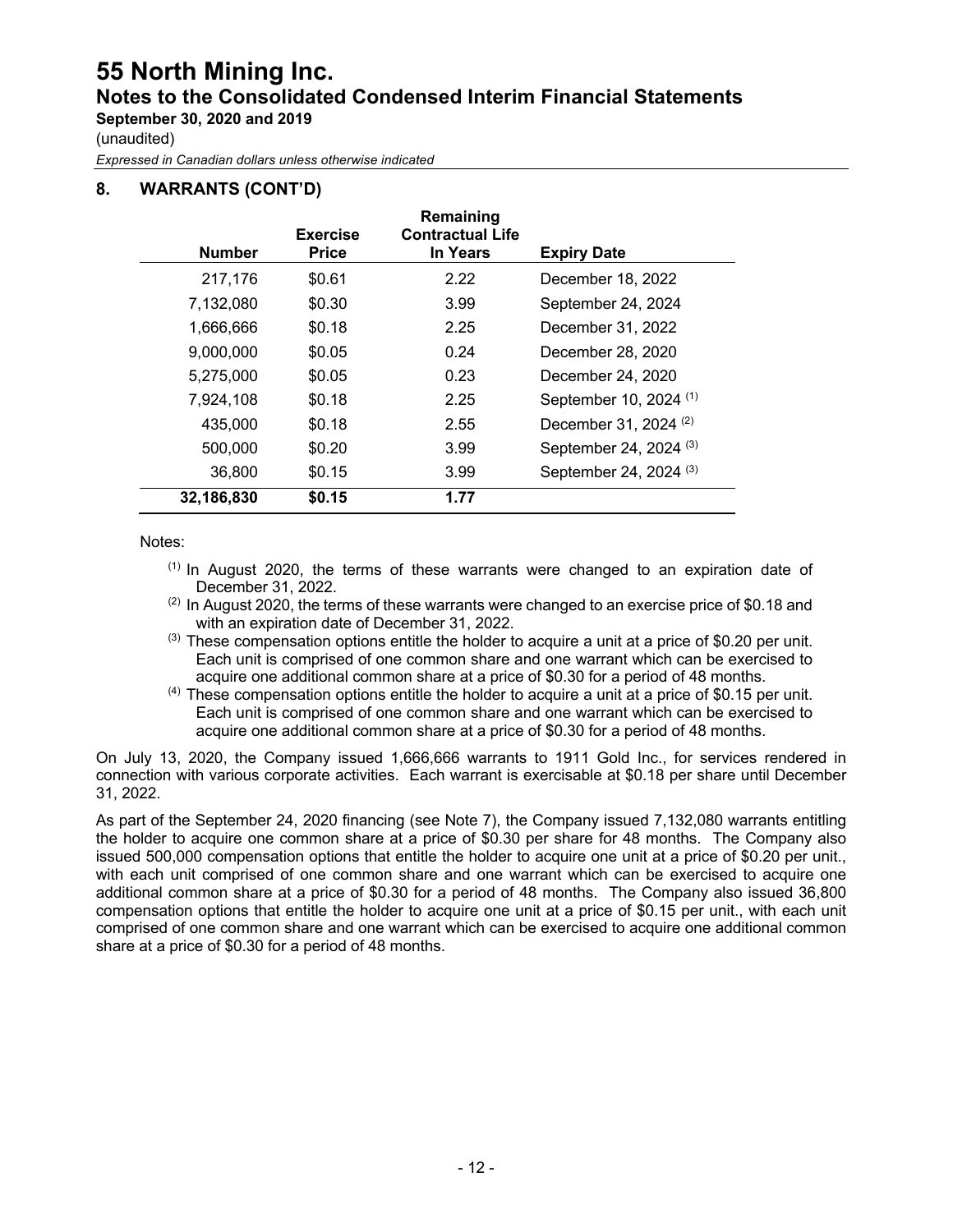**September 30, 2020 and 2019**

(unaudited)

*Expressed in Canadian dollars unless otherwise indicated*

### **9. SHARE OPTIONS**

The Company may grant options to directors, officers, employees, and technical consultants of the Company. The maximum number of shares reserved for issuance under all securities compensation arrangements is limited to 10% of the total number of issued and outstanding shares exercisable for a period of up to 10 years. The maximum number of shares that may be issued to any officer, director or employee shall not exceed 5% of the total number of issued and outstanding shares. The maximum number of shares that may be issued to technical consultants, including investor relation consultants, shall not exceed 2% of the total number of issued and outstanding shares.

On October 7, 2019, the 55 North Board issued 3,000,000 incentive share options to Officers, Directors, employees and consultants with each option having a 5-year term and an exercise price of \$.05. After the 1 for 10.13 share consolidation effective September 1, 2020, the total number of options was adjusted to 296,148 and the exercise price adjusted to \$0.5065 per share. Share issue costs were estimated on the date of the grant using the Black-Scholes option-pricing model with the following weighted average assumptions used for grants: dividend yield of 0%, expected volatility of 33%, risk free interest rate of 1.32% and expected life of 5 years. These options remain unexercised at September 30, 2020.

A summary of the status of the Company's outstanding options as at September 30, 2020 and December 31, 2019 and changes during the periods then ended are as follows:

|                           |               |                | Sep. 30, 2020 |               | Dec. 31, 2019  |  |
|---------------------------|---------------|----------------|---------------|---------------|----------------|--|
|                           |               |                | Weighted      |               | Weighted       |  |
|                           |               |                | average       |               | average        |  |
|                           | <b>Number</b> | exercise price |               | <b>Number</b> | exercise price |  |
| <b>Balance, beginning</b> | 296,148       |                | 0.5065        | ---           |                |  |
| Granted                   | ---           |                | ---           | 296,148       | 0.5065         |  |
| Balance, ending           | 296,148       |                | 0.5065        | 296,148       | 0.5065         |  |

The average remaining life of the options is 4.02 years (December 31, 2019 – 4.77 years).

#### **10. RELATED PARTY TRANSACTIONS**

The Company's Chairman and CEO was owed \$250,000 at September 30, 2020 (December 31, 2019 - \$220,000). This liability was non-interest bearing, unsecured and repayable on demand. This amount, along with \$50,000 of accrued pay was converted into units as part of the November 12, 2020 financing (see Note 14).

Compensation of key management personnel and directors for the period was as follows:

|                   | <b>Three Months Ended</b><br>September 30, |        | <b>Nine Months Ended</b><br>September 30, |          |  |
|-------------------|--------------------------------------------|--------|-------------------------------------------|----------|--|
|                   | 2020                                       | 2019   |                                           | 2019     |  |
| Cash compensation | \$40,000                                   | 30.000 | \$100,000                                 | \$30,000 |  |

During the three and nine months ended September 30, 2020, the Company remunerated its CEO \$5,000 and \$5,000, respectively (three and nine months ended September 30, 2019 - \$NIL and \$NIL, respectively) and its CFO \$5,000 and \$35,000, respectively (three and nine months ended September 30, 2019 - \$10,000 and \$10,000, respectively). At September 30, 2020, the Company's CEO and CFO are owed \$45,000 and \$10,000, respectively, as unpaid compensation and unreimbursed expenses (December 31, 2019, the Company's CEO and CFO were owed \$NIL and \$NIL, respectively, for unpaid compensation).

On July 2, 2020, the Company's CFO and a director agreed to receive 200,000 common shares each in settlement of \$20,000 debt owed to each of them, with each share issued at \$0.10 per share (see Note 7).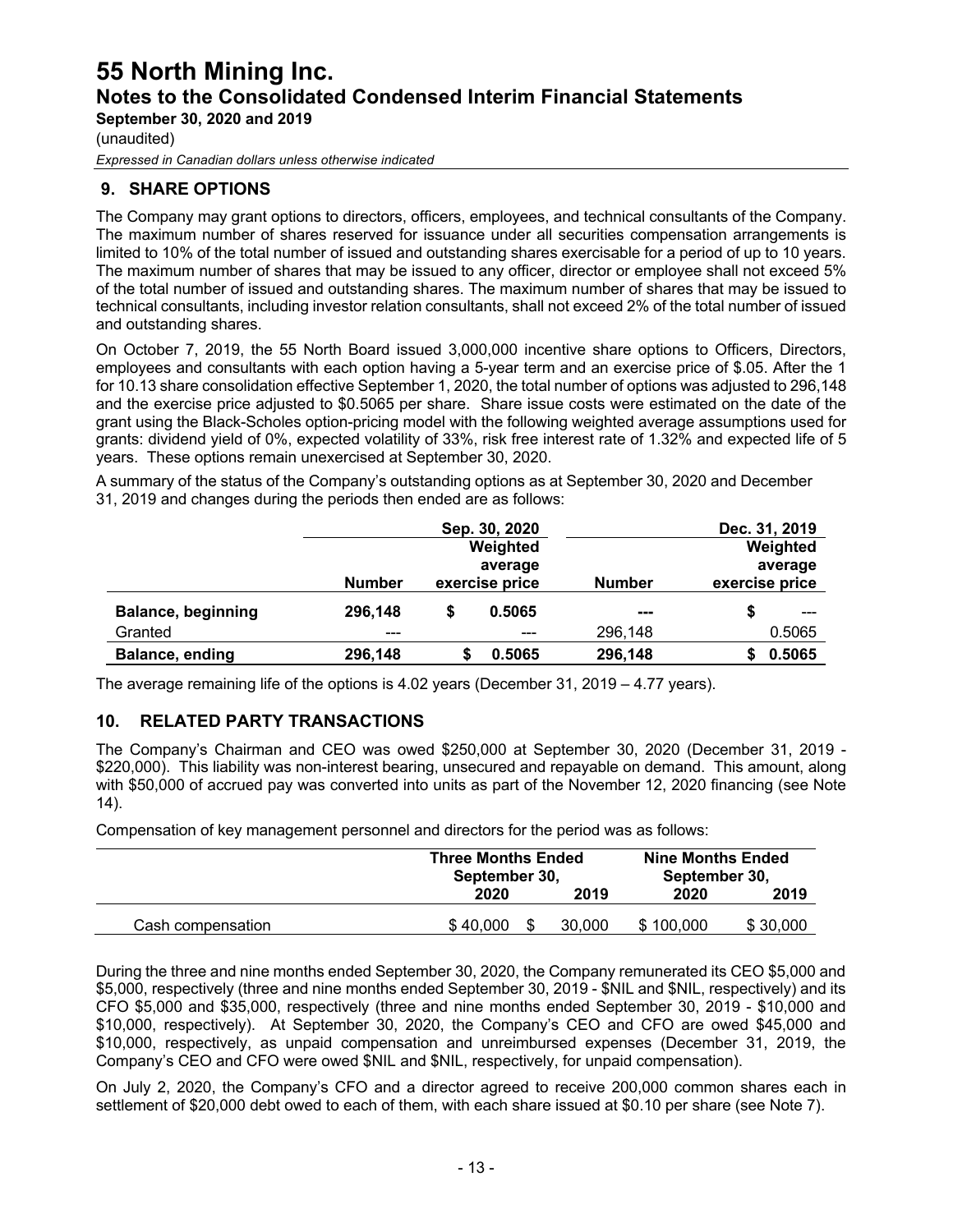**September 30, 2020 and 2019**

(unaudited)

*Expressed in Canadian dollars unless otherwise indicated*

### **10. RELATED PARTY TRANSACTIONS (CONT'D)**

The loan receivable as at December 31, 2019 of \$428,233 was due from Old 55 North and is non-interest bearing, unsecured, and repayable on demand. This amount eliminates on consolidation now that Ontario Inc. is a subsidiary of 55 North.

#### **11. CAPITAL MANAGEMENT**

The Company's total capital balance of \$761,180 consists of \$2,673,416 of share capital, \$729,287 of warrant reserve, with an offsetting deficit of \$2,641,523.

The Company's objectives when managing capital, which consists of shareholders' equity, are to safeguard its ability to continue as a going concern, so that it can continue to provide returns for shareholders and benefits for other stakeholders, and to provide an adequate return to shareholders by pricing products and services commensurately with the level of risk.

The Company sets the amount of capital in proportion to risk. The Company manages the capital structure and adjusts it in the light of changes in economic conditions and the risk characteristics of the underlying assets. In order to maintain or adjust the capital structure, the Company may adjust the amount of dividends paid to shareholders, return capital to shareholders, issue new shares, or sell assets to reduce debt.

The Company monitors capital from time-to-time using a variety of measures. Monitoring procedures are typically performed as a part of the overall management of the Company's operations. The Company's strategy during the period, which was unchanged from the prior period, was to maintain its ability to secure access to financing at a reasonable cost. The requirements and terms of sources of capital cannot be predicted and change in ways the Company cannot predict.

#### **12. RISK MANAGEMENT AND FAIR VALUES**

Management's risk management policies are typically performed as a part of the overall management of the Company's operations. Management is aware of risks related to these objectives through direct personal involvement with employees and outside parties. In the normal course of its business, the Company is exposed to a number of risks that can affect its operating performance. Management's close involvement in operations helps identify risks and variations from expectations. The Company has not designated transactions as hedging transactions to manage risk. As a part of the overall operation of the Company, management considers the avoidance of undue concentrations of risk. The risks and the actions taken to manage them include the following:

#### **Liquidity risk**

Liquidity risk is the risk that the Company cannot meet its financial obligations associated with financial liabilities in full. The Company's main sources of liquidity are external sources of debt and equity. The funds are primarily used to finance working capital and capital expenditure requirements. At September 30, 2020, the Company had a working capital balance of \$1,052,595.

Accounts payable, accrued liabilities, advance payable due to related parties and promissory note payable are due within one year.

#### **Credit risk**

Credit risk arises from the possibility that debtors may be unable to fulfill their commitments. For a financial asset, this is typically the gross carrying amount, net of any amounts offset and any impairment losses. The Company has credit policies to address credit risk on accounts receivable, which may include the analysis of the financial position of the debtor and review of credit limits. The Company also may review credit history before establishing credit and review credit performance. An allowance for doubtful accounts or other impairment provisions are established based upon factors surrounding credit risk, historical trends and other information.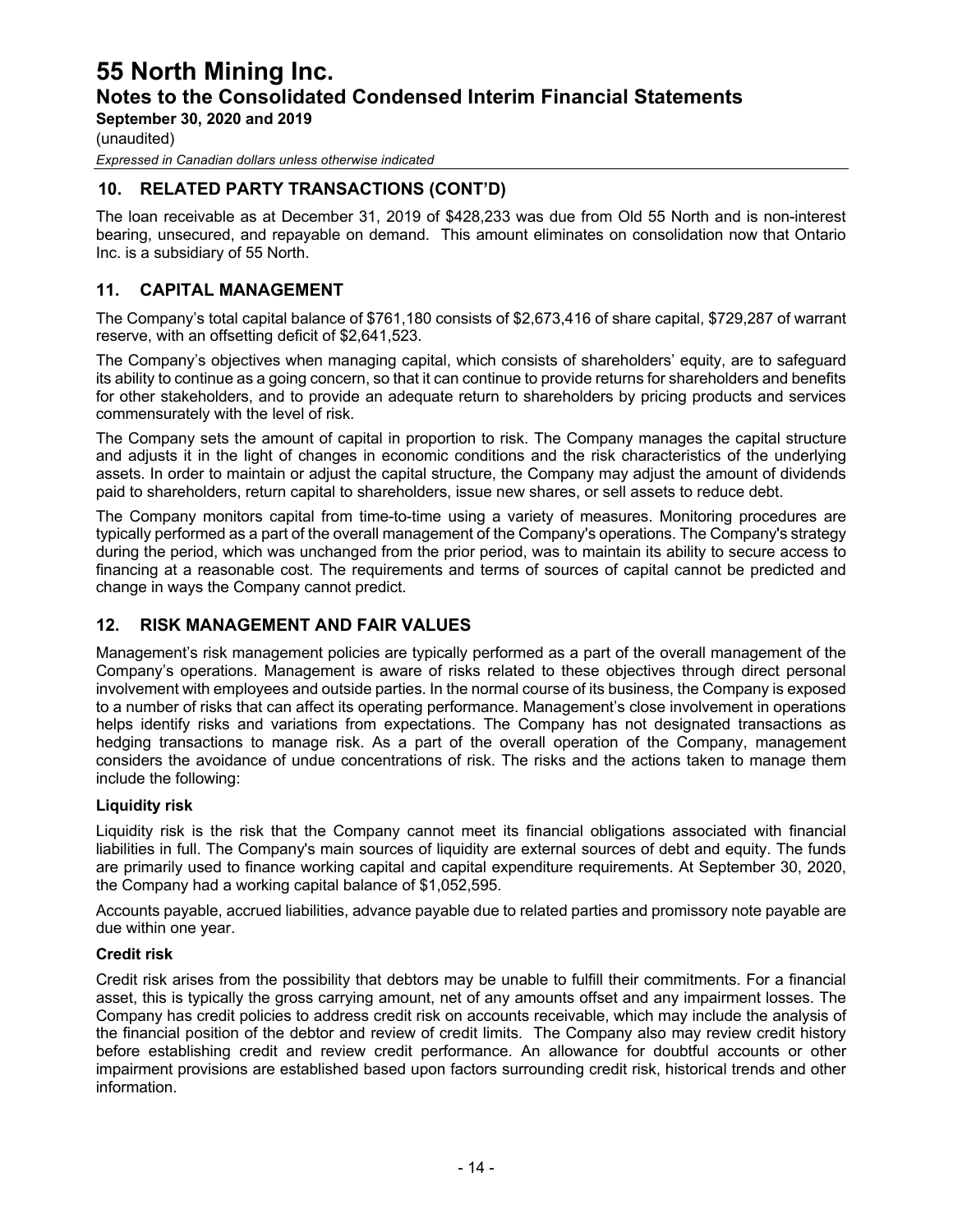**September 30, 2020 and 2019**

(unaudited)

*Expressed in Canadian dollars unless otherwise indicated*

### **12. RISK MANAGEMENT AND FAIR VALUES (CONT'D)**

A financial asset is past due when a debtor has failed to make a payment when contractually due. The Company has no financial assets that are past due and does not have an allowance for doubtful accounts receivable.

#### **Currency risk**

Currency risk is the risk that changes in foreign exchange rates may have an effect on future cash flows associated with financial instruments. Changes in the applicable exchange rate may result in a decrease or increase in foreign exchange income or expense. The Company only enters into transactions in Canadian dollars and is not exposed to currency risk.

#### **Interest rate risk**

Interest rate risk is the risk that changes in market interest rates may have an effect on the cash flows associated with some financial instruments, known as interest rate cash flow risk, or on the fair value of other financial instruments, known as interest rate price risk. Obtaining a promissory note with a fixed interest rate minimizes cash flow risk.

#### **Other price risk**

Other price risk is the risk that changes in market prices, including commodity or equity prices, will have an effect on future cash flows associated with financial instruments. Mineral prices are affected by numerous factors such as the sale or purchase by various central banks and financial institutions, interest rates, exchange rates, inflation or deflation, fluctuations in the value of the US dollar and other foreign currencies, global and regional supply and demand, and the political and economic conditions of major gold-producing countries throughout the world.

#### **Fair values**

The fair values of the Company's financial assets and liabilities consisting of cash, accounts receivable, accounts payable, promissory note payable, and long-term loans approximate their recorded values as at September 30, 2020 and December 31, 2019 due to their short-term nature. The Company's financial instruments are classified as level 1 except for investments which is classified as level 2.

Fair value is an estimate of the amount at which items might be exchanged in an arm's length transaction between knowledgeable willing parties who are under no compulsion to act. Fair value should not be interpreted as an amount that could be realized in immediate settlement of the instruments. The estimate of fair value at the end of the periods may not represent fair values at any other date. The determination of fair value is also affected by the use of judgment and by uncertainty.

#### **13. LOSS PER SHARE**

The calculation of basic loss per share for the three and nine months ended September 30, 2020 was based on total loss attributable to common shareholders of \$1,178,310 and \$1,431,090, respectively (2019 – losses of \$178,796 and \$179,004, respectively) and a weighted average number of common shares outstanding of 31,607,131 and 5,421,643, respectively, (2019 – 15,815,498 and 5,293,589, respectively).